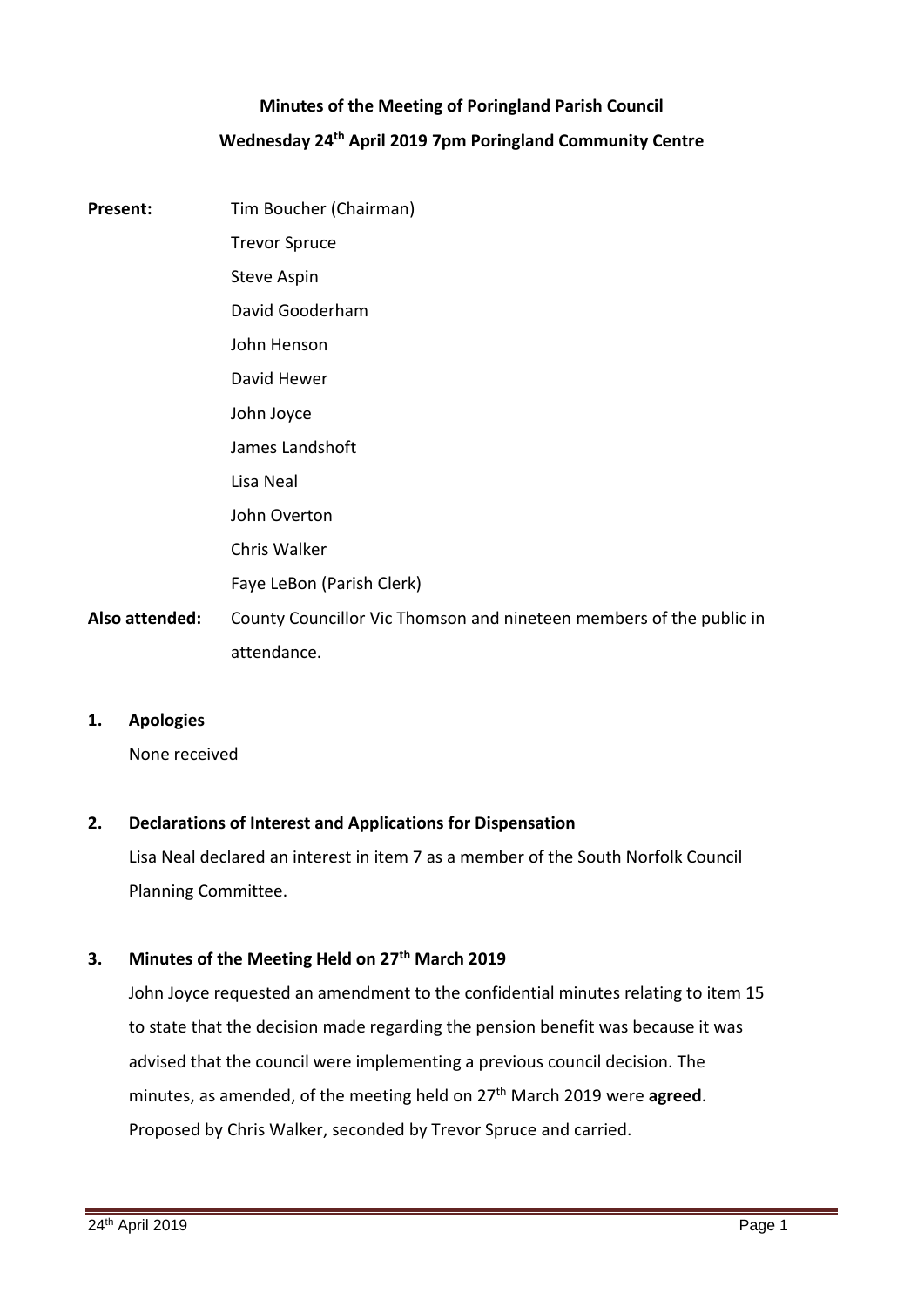### **4. Update on matters arising from the minutes**

The Clerk presented her report into matters arising:

With regards to the community land project, Norfolk Homes were due to meet week commencing 15th April to finalise the paperwork for the land transfer. The Parish Council's solicitor is being chased for the result of this meeting. The matter of a new burial ground will be progressed after the elections. The Parish Council's contractor has lowered the hedge on Devlin Drive to aid highway visibility.

The tree works have now been completed.

Representatives from Norfolk County Council have visited the site of the proposed bus stop in the vicinity of Hardley Road and will be providing their recommendations in due course.

An order has been placed for the dog signage and it is hoped that this will be ready and installed in time for the May meeting.

The application for the disapplication of the Designated Premises Supervisor position has been approved by South Norfolk Council and as a result the Parish Council, as a corporate body, is now responsible for the license of the community centre.

In response to the query as to when the Spine Road to the south of Carr Lane will be opened, the planning conditions state: 'Prior to the occupation of the 150<sup>th</sup> dwelling within the development a vehicular route shall be opened and maintained through the site to link Shotesham Road with the estate road within Area C to a standard to be agreed in writing with the Local Planning Authority in consultation with the Highway Authority'.

Quotes have been requested to dig out the village and community centre ponds. In relation to the adoption of the BT Phone Box, an expression of interest has been completed with BT and as a result they have commenced with a 3 month consultation period with the District Council. This should be completed in mid-June. A representative from Norfolk County Council's streetworks team met with Anglian Water on 4th April to discuss the condition of the Norwich Road. The following areas were identified for remedial works:

The connection outside the chemist.

The cover outside the high school.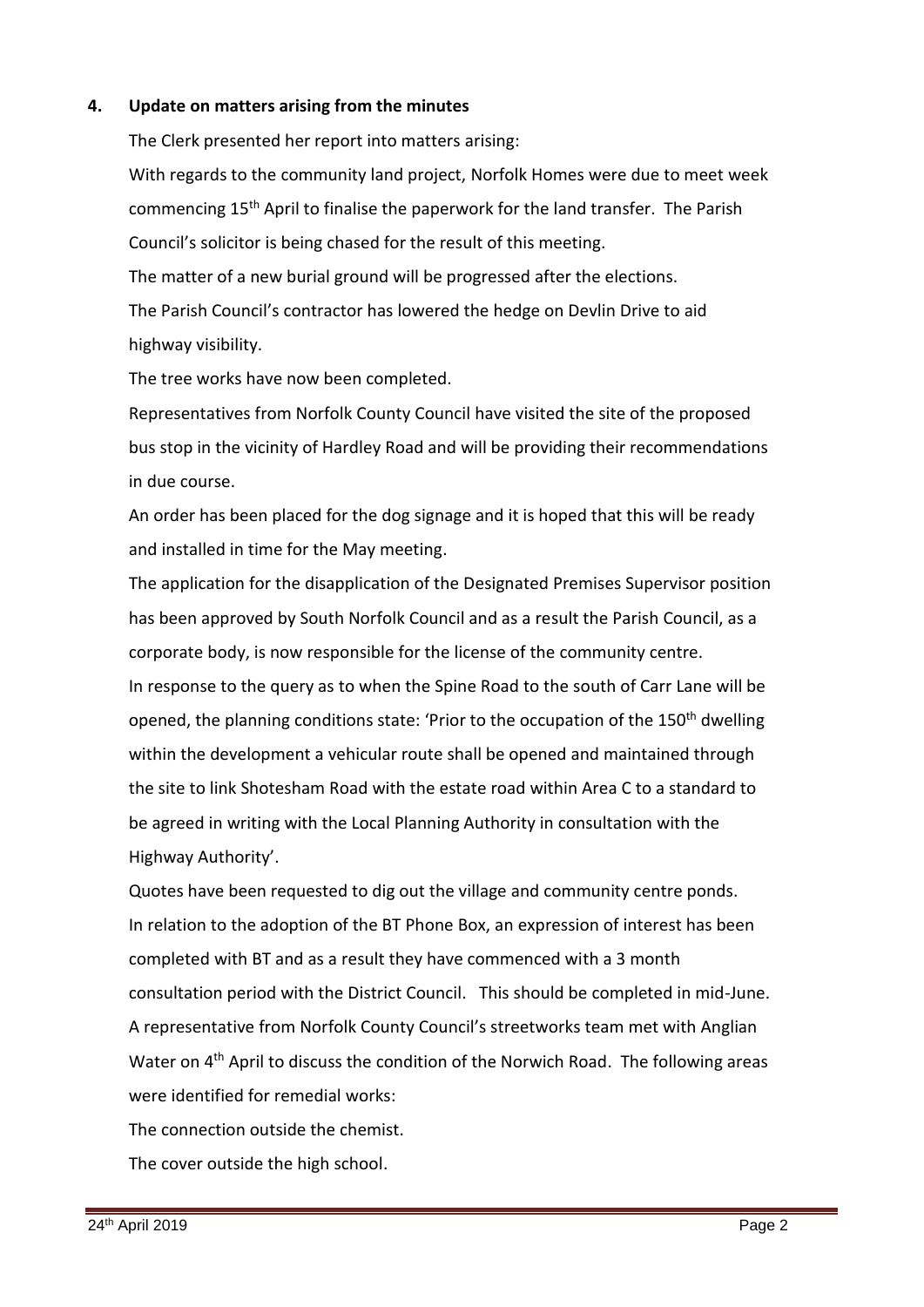The cover on Caistor Lane.

These remedial works were completed on 14<sup>th</sup> April.

Some of these works were within Anglian Water's guarantee period, some were not, however Anglian Water has undertaken to fund all the above remedial works. In the community centre, the flooring in the gentlemen's toilets has been completed. The replacement rear door is booked in to be installed on  $16<sup>th</sup>$  and  $17<sup>th</sup>$ April. The order has been placed for the installation of the intruder alarm and an installation date is to be confirmed after the installation of a spur (booked for  $24<sup>th</sup>$ April) to facilitate this.

The application for a new bank account with the Charity Bank is in the process of being completed.

The parishioner who advised that a fall had occurred on The Street as a result of an uneven footpath had sent further details through to John Overton, who in turn had raised this with the local highway engineer.

With regards to the formal letter sent to Norfolk County Council Highways about the recent poor communication about forthcoming highways works, a reply had been received from Norfolk County Council which had been circulated to councillors. It was **agreed** that this response was unsatisfactory and the Parish Council should respond to this effect. **D.G. / J.J / Clerk**

### **5. Report from the Chairman**

The Chairman acknowledged that this would be the last meeting for Steve Aspin and David Gooderham as they had chosen not to stand for the next Parish Council term. He thanked both councillors for their service and presented them with a gift from the Parish Council in recognition of their voluntary work for the community.

### **6. Public Participation**

*Standing orders were suspended to allow members of the public to speak.*

### **a)** District Councillors

Cllr Overton reported that South Norfolk Council had ratified the senior directorship appointments within the joint Broadland and South Norfolk Council, including the positions of Director of Planning, Director of Resources and Director of People and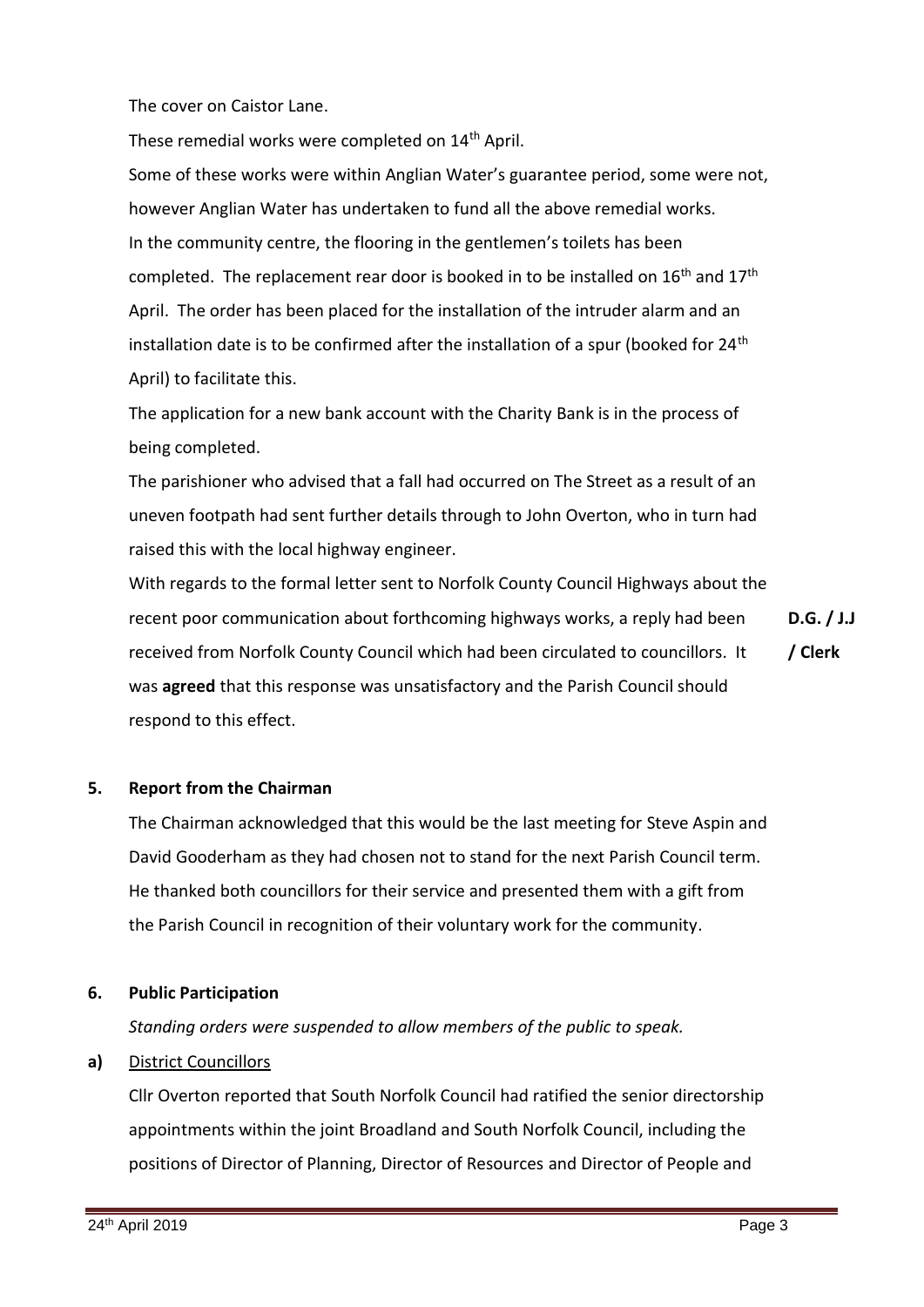Communities. Further vacancies are still to be filled and an extensive interview process is ongoing.

He reflected on a very good year as Chairman of South Norfolk Council. Cllr Overton advised that since South Norfolk Council had announced that their Five Year Housing Land Supply had been met, Gladman Homes had withdrawn their appeal to the planning inspector over refusal of planning permission on Burgate Lane. As a result, there will be no meeting with the planning inspector on June  $4<sup>th</sup>$ .

Cllr Neal added that much work had been ongoing to achieve the Five Year Housing Land Supply within the Norwich Policy area. There is now very little that Gladman can do to successfully appeal the planning refusal.

## **b)** County Councillor

Cllr Thomson advised that Norfolk County Council now had 9 're-use' shops located at recycling centres. The ones at Dereham and Caister are to increase in size and a refurbished one is going to be located at Bergh Apton. In 2017/2018 £184,000 was raised from 're-use' shops. 50% of this was used to improve the recycling centres, and 50% was donated to the East Anglian Air Ambulance.

The Wherryman's Way is to be upgraded and reinstated in accordance with the 1905 Definitive Map. The walk along the Norfolk Coastal Path has been filmed, and this can be found on YouTube. There has also been new leaflets products for 'West Norfolk Treasures' which details 100 miles of countryside walks in West Norfolk, and the Boudicca Way. Cllr Thomson will bring some leaflets into the community centre for parishioners to collect.

Preparations are being made for Brexit, with discussions being had with local businesses and partners.

The Fire Service has raised the dangers of smoking in relation to fires from cigarettes, advising that every five days someone dies from a fire caused by cigarettes or smoking materials in the UK.

Cllr Thomson is liaising with the local highways engineer about the resurfacing of the Norwich Road. Presently it is difficult to get this on the forward programme due to the extent and associated expense of the works. A possible alternative may be to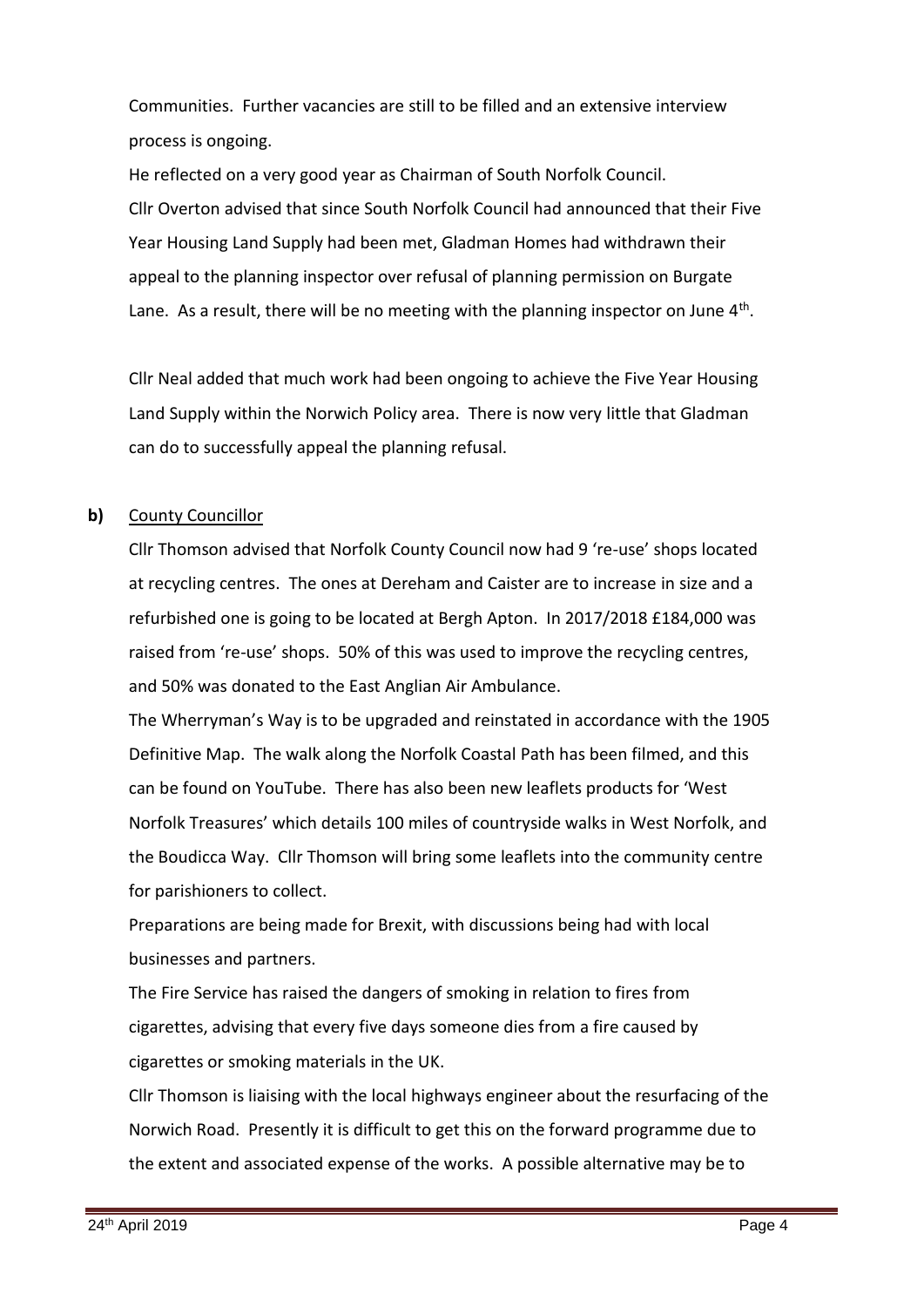break the works up into smaller sections. Whilst the works would take longer to complete, there is a higher chance of getting smaller works on the forward programme.

James Landshoft reported the latest scams are being done by people using what appears to be a legitimate local phone number, and encouraged people to insist that they call the alleged legitimate number back to ensure that they are speaking to the correct person. Cllr Thomson encouraged people to report scams to the Citizens Advice Consumer helpline.

### **c)** Public Participation

A member of the public advised that the proposed Tree Preservation Order on the land south of Hillside (agenda item 8a) is not intended to prevent development of this area, rather to prevent wholesale clearance of trees. He further mentioned that the South Norfolk Tree Wardens' Network can replace the damage trees that were felled on Victory Avenue (agenda item 8b). It was also raised that there were other options to wildflower areas which will help support insect life, such as grassed areas between pathways and tracks. There was now a noticeable decrease in flying insects. Tim Boucher advised that further works into areas supporting insects would be discussed when a meeting is held with the architect for the Community Land Project.

The member of the public also advised that, should the Parish Council adopt the village phone box, Men's Shed will assist in any refurbishment works. A member of the public thanked all that were involved in the campaign against development of Burgate Lane, and thanked South Norfolk Council with their work in achieving the Five Year Housing Land Supply. With regards to the Neighbourhood Plan, he suggested that a map be included to show the development boundary. John Henson advised that this would be difficult as over the course of the Neighbourhood Plan the settlement boundary is likely to change in accordance with South Norfolk Council's policies. However, this could be referred to in the evidence base.

A member of the public raised concerns about planning application 2019/0667 due to the design of the proposed development and the proximity to neighbouring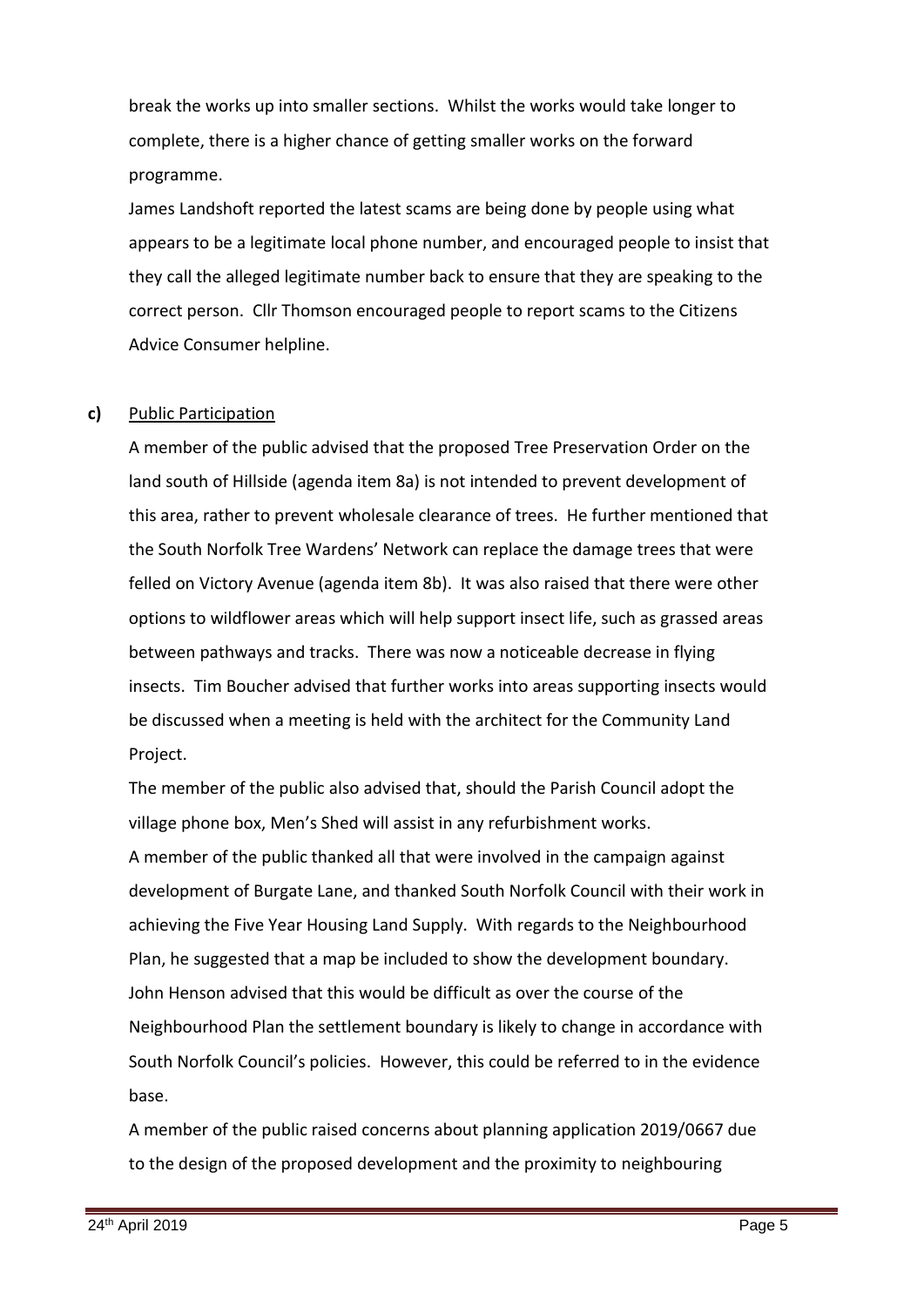### properties.

Several members of the public were in attendance to raise concerns about the recent oversubscription of the new reception class at Poringland Primary School, resulting in 28 children who had selected Poringland Primary as their first choice school not receiving a place, many of which resided in the village. They raised that a new primary school was proposed in the 2003 Local Plan as a result of development by Norfolk Homes, and this had not happened.

John Overton clarified that the District Council did not receive any money for schooling, developer contributions for educational purposes are paid to Norfolk County Council. He added that at the time it was concluded, between Norfolk County Council, the developer and the school, that a new primary school in Poringland would have a significant negative impact on the current school as the pupil numbers did not make the options viable. Instead it was agreed that Norfolk Homes would pay for new classrooms in the existing school and allocate funds for a MUGA, the latter of which is yet to be built and funds for which are retained by Norfolk County Council.

It was noted that Norfolk Homes built at a steady pace, building 800 dwellings over a period of 25 years, whereas more recent developments such as David Wilson Homes build at a more rapid rate and cause a greater short term impact on infrastructure.

Cllr Thomson advised that he is responsible for ensuring that all families are treated fairly and equitably and in line with the admissions policy adopted by the school. He advised that there is an appeals process which families can go through should they disagree with the decision made.

He further advised that it takes three years and £8m to build a new school. In 2016 the reception intake was 44 children where there remained capacity in the school, therefore funding for new school provision would not have been obtainable at this point.

Norfolk County Council figures for predicting intake are based upon children registered at the local GP surgery, so it is important to have all children correctly registered at the local GP. In addition to this a standard multiplier is applied for new developments and historically the number of children new developments in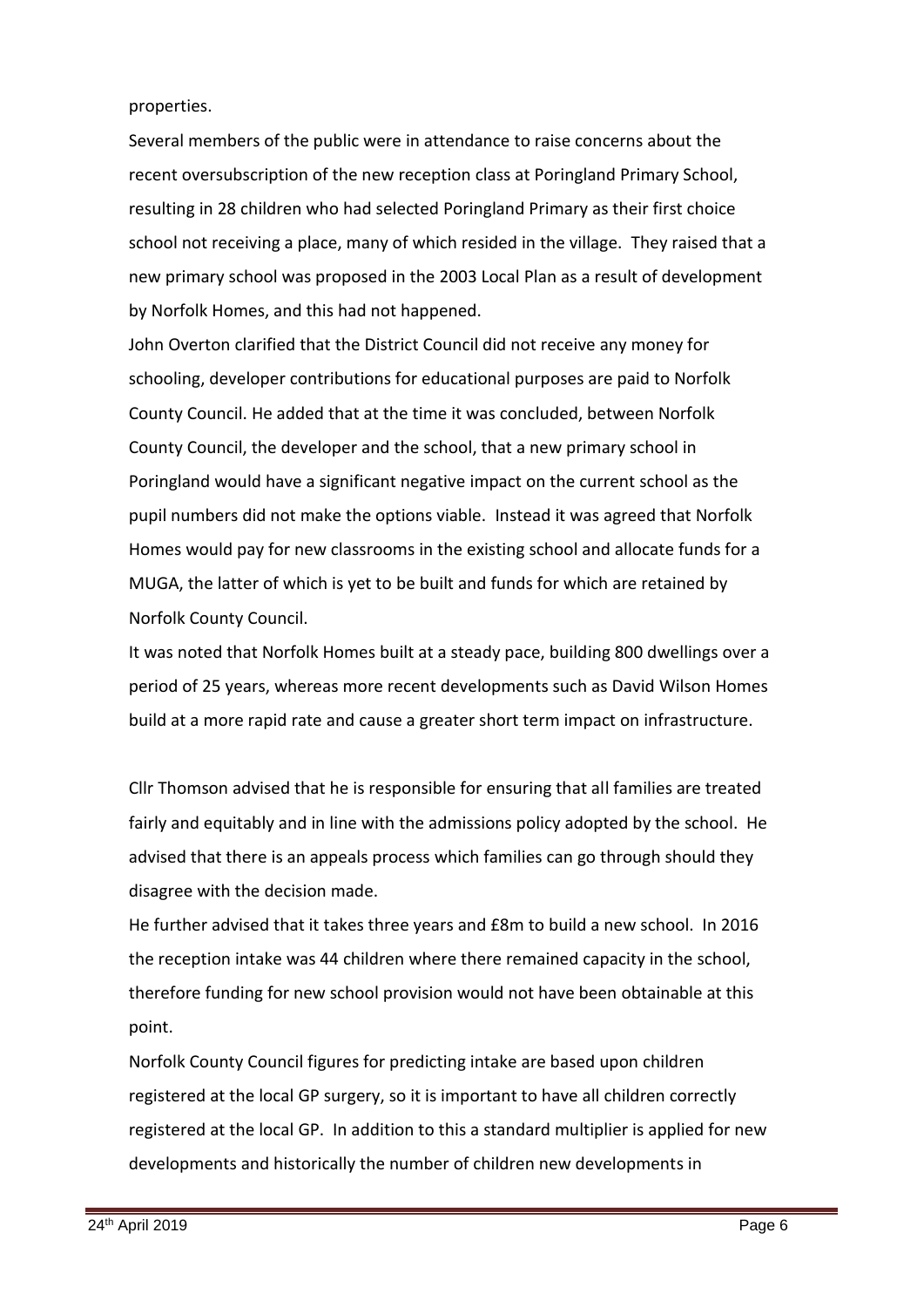Poringland has underperformed the multiplier. Parental choice is also a factor in admission numbers as this cannot be predicted.

Tim Boucher asked what number was predicted for the 2018/2019 intake. Cllr Thomson responded that it was 68. Whilst this was still over the school's pupil admission number of 60, a new school would not be viable for eight children. In 2018 when the pupil admission number was achieved, work started on a review and with a similar problem predicted next year, sites are being looked at for a new school.

James Landshoft advised that it is important that children are not thought of as numbers on a sheet of paper. It was disappointing that children were being forced to attend a different school from their siblings, some of which had special educational needs. He advised that Norfolk County Council had been previously warned about the pressure on the school from new development.

Trevor Spruce encouraged parents with children with special education needs to appeal the decision as the admission policy prioritises these children but this was dependent on the child being within the catchment area.

Discussions occurred as to whether a modular building on the school site would be a viable solution in the short term. A member of the public advised this had been declined due to access issues.

John Joyce stressed the need for both a short term solution and a long term solution and asked what pressure could be put on the education service, both at officer and political level. It was agreed to contact the head teacher, the head of education at Norfolk County Council and the local MP about the matter. **Clerk**

Concerns were raised that some parents cannot drive and their children were being allocated a school place outside Poringland.

### *Lisa Neal Left the Meeting*

David Gooderham felt that Norfolk County Council is avoiding building a new school just to fill places in the neighbouring schools. He was disappointed that there had been no discussions with the Parish Council over any proposed new school sites.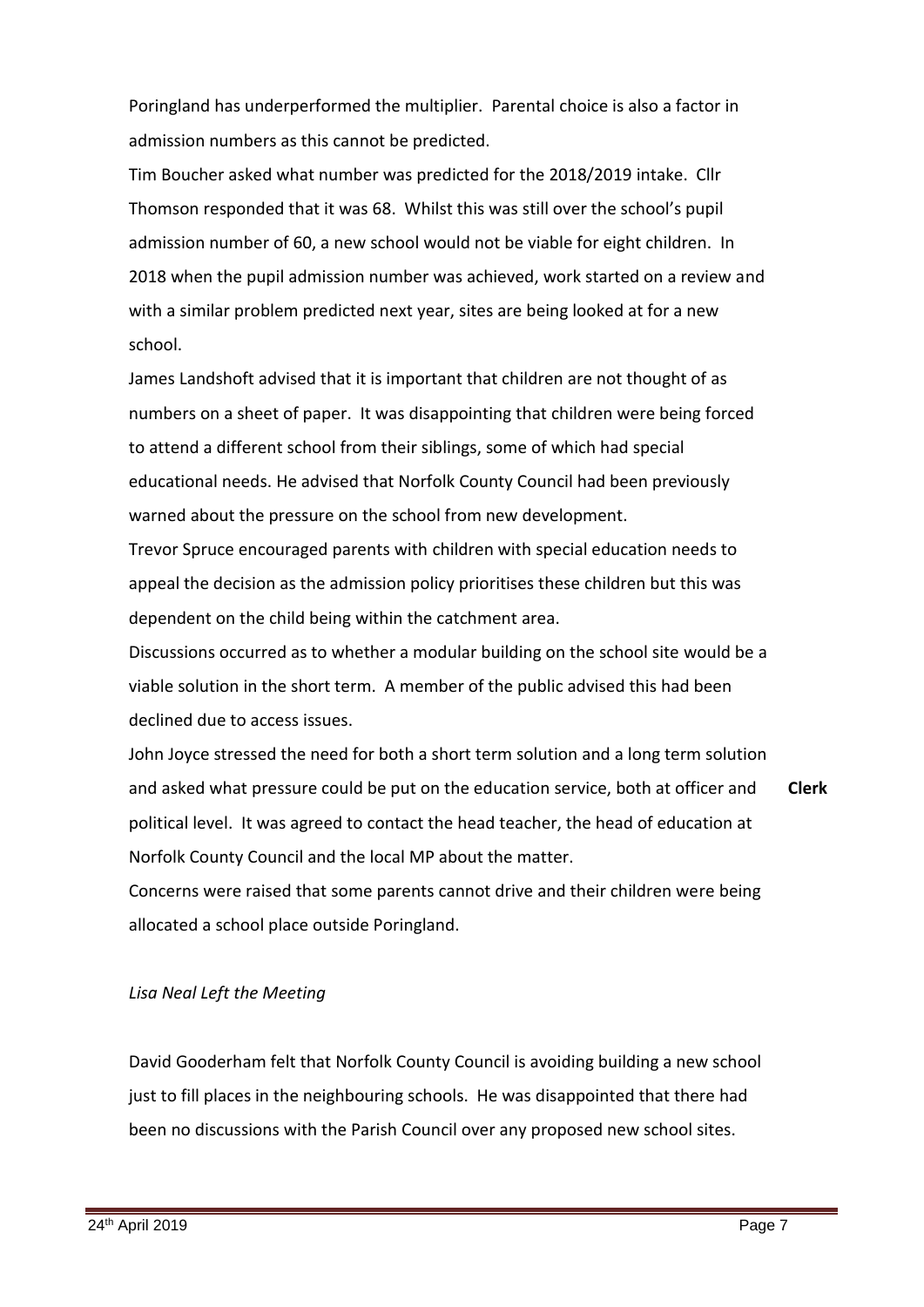*There was a Ten Minute Adjournment* 

*Standing orders were reinstated.* 

#### **7. Planning**

- **a)** Applications Received
- **i)** 2019/0671 – 7 West View – Enlargement of Existing Ground Floor and Erection of First Floor Rear Extension

John Henson presented the plans to the council. After the plans were discussed, it was **agreed** that there should be no comment from the Parish Council after a proposal from Steve Aspin and a second from Chris Walker.

- **ii)** 2019/0700 – Land South of Mill Close – Variation of Condition 2 (pp 2018/1210) Plot 1 – Amend Size of Dwelling and Layout Trevor Spruce presented this application to the council. It was noted that this was a proposed reduction in the size of the property. It was **agreed** that the Parish Council should make no comment on this application after a proposal from Trevor Spruce and a second from John Joyce.
- **iii)** 2019/0700 – Land South of Mill Close – Variation of Condition 2 (pp 2018/1210) Plot 1 – Amend Size of Dwelling and Layout Trevor Spruce presented this application to the council. As with the previous application, it was noted that this was a proposed reduction in the size of the

property. It was **agreed** that the Parish Council should make no comment on this application after a proposal from Trevor Spruce and a second from John Joyce.

**iv)** 2019/0667 – Land South West of Bungay Road - Demolition of existing buildings and construction of 60 bed care home, 56 extra care apartments and 31 extra care bungalows together with vehicular access, landscaping and communal facilities including cafe bar, restaurant, lounge, gym, salon and spa, bowls green, allotments and multi-functional open space

Chris Walker presented this application to the meeting, advising that the applicant had held a public meeting on this proposal in August 2018 and this was the subsequent planning application. He was fully supportive of the proposal in principle, advising that it would add to the facilities in the village. The consultations for the Neighbourhood Plan were supportive of provision for the elderly, and the

**Clerk**

**Clerk**

**Clerk**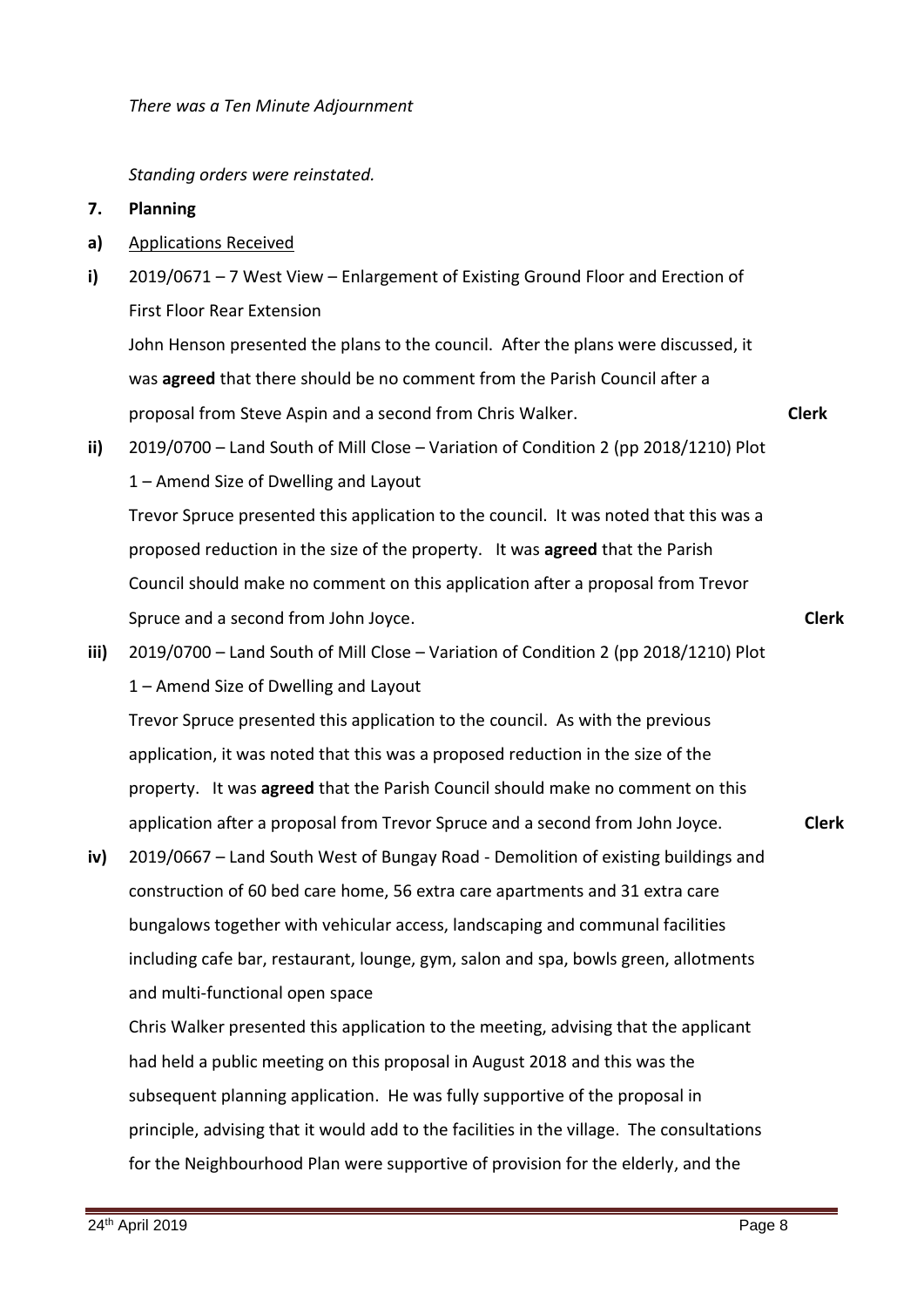Joint Core Strategy found an unmet need for this type of facility. However, he felt that the proposal was of a high density and was concerned about the impact on the three properties to the east of the site.

It was noted that, of the consultees who have responded to date, the police have raised concerns about security and the flood risk authority is not satisfied with the information provided by the applicant.

David Hewer advised that the development would help to prevent loneliness in elderly people, but he was also concerned with the intensity of the development, and would prefer to see a 20mph speed limit through the site.

John Joyce noted that from the perspective of the Neighbourhood Plan, there is clearly a need for this type of development. However, the proposal is located to the south of the village which is opposed by the Neighbourhood Plan as it would bring traffic through the village. The development would also be in contraction to the Neighbourhood Plan policy on valued views.

Trevor Spruce emphasised the need to be consistent as the Parish Council had previously objected to other developments outside the planning boundary. Whilst he was in favour of the concept, the development was too big and would cause traffic problems through the village. He also raised concerns about drainage. Steve Aspin was in agreement that the concept was correct, but the development was too big and in the wrong location.

John Henson also raised concerns about the development being outside the planning boundary, and also the fact that it creates a 'hard edge' to the village. He also raised concerns about the tenure of the properties and the C2 usage class of the bungalows which would mean the developer would avoid contributing any CIL and providing any affordable housing. Again, the idea was right, but it was in the wrong place and should also provide an allocation to those who are limited financially. James Landshoft echoed colleagues' comments about density and siting. He also raised concerns about the pressure this will put on the local primary healthcare facilities. He asked whether the green open space would be available to the public. John Henson was keen to ensure that this not be a gated community. David Gooderham opined that this is a facility that Poringland needs, but also noted it as being overdevelopment, too dense, a flood risk and setting a precedent of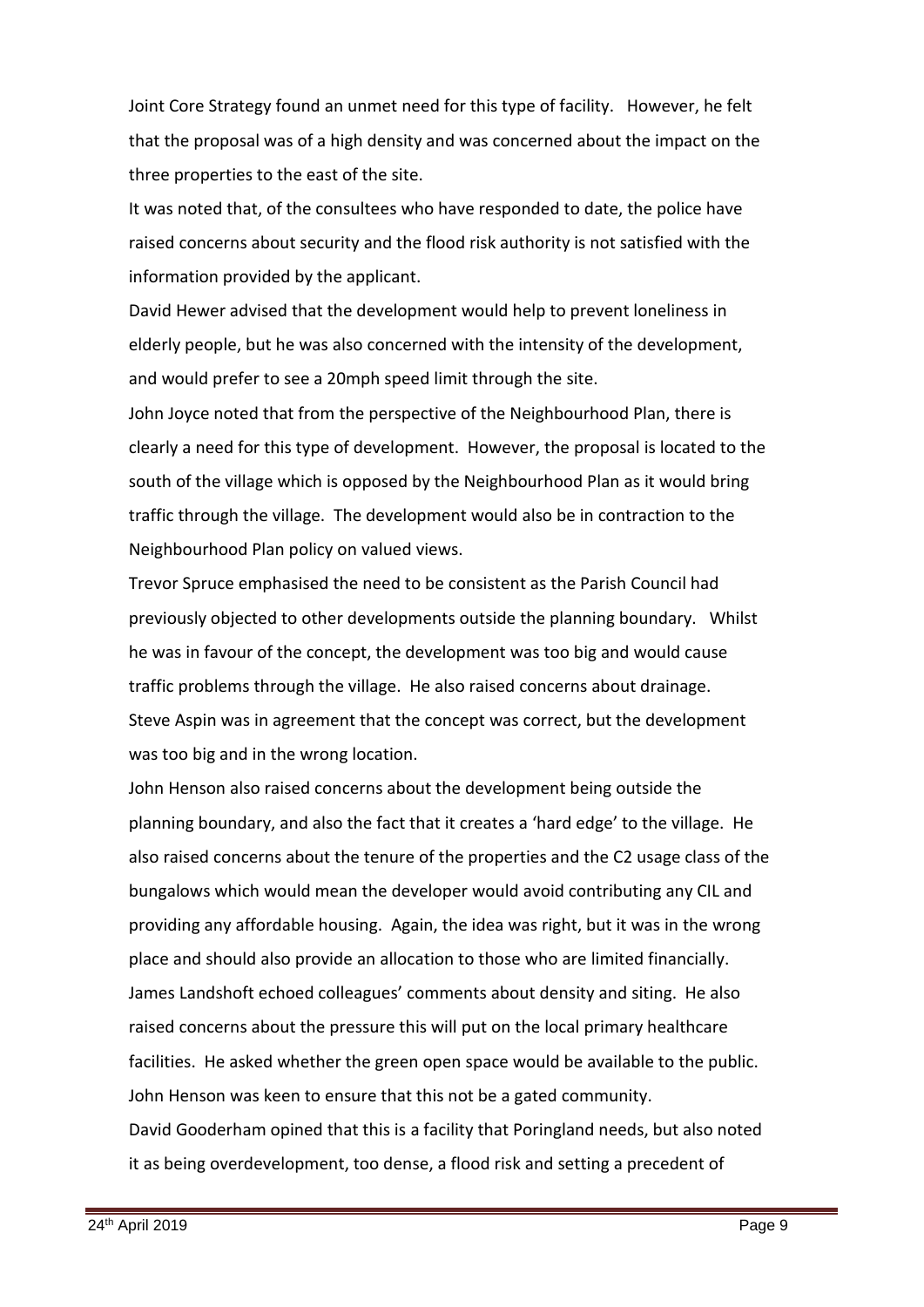## development outside the boundary.

John Overton advised that he had received advice from a senior planning officer at South Norfolk Council and they have confirmed that the bungalows are C2 development as a minimum of 1.5 hours care is to be provided. This type of development is supported by a feasibility study which shows an unmet need. There are currently 643 C2 bed spaces needed in South Norfolk. His greatest concern was the three storey building and its visual impact.

James Landshoft queried whether the Parish Council could object on ecological grounds. It was agreed that this was part of the planning process and an ecological report had been submitted.

Tim Boucher felt that the development would form a hard edge to the village and will be detrimental to the skyline. He also noted the traffic concerns, advising that if this was a normal housing development then the Parish Council be strenuously objecting. This development could unwittingly extend the village, especially with the applicant's proposal to extend the 30mph speed limit.

John Henson proposed that the Parish Council recommends refusal on the grounds of:

- Height of the three storey buildings
- Surface water drainage concerns
- Pressure on local infrastructure (roads and primary healthcare services)
- Located outside the planning boundary and to the south of the village
- Density of development
- Loss of important views
- Impact on neighbouring properties.

Seconded by James Landshoft and carried. **Clerk**

#### **b) Planning Decisions**

The following planning decisions were noted.

**i)** 2019/0435 – 7 Howe Lane – Replacement of single storey side extension with two storey side. Erection of front porch. **APPROVAL WITH CONDITIONS**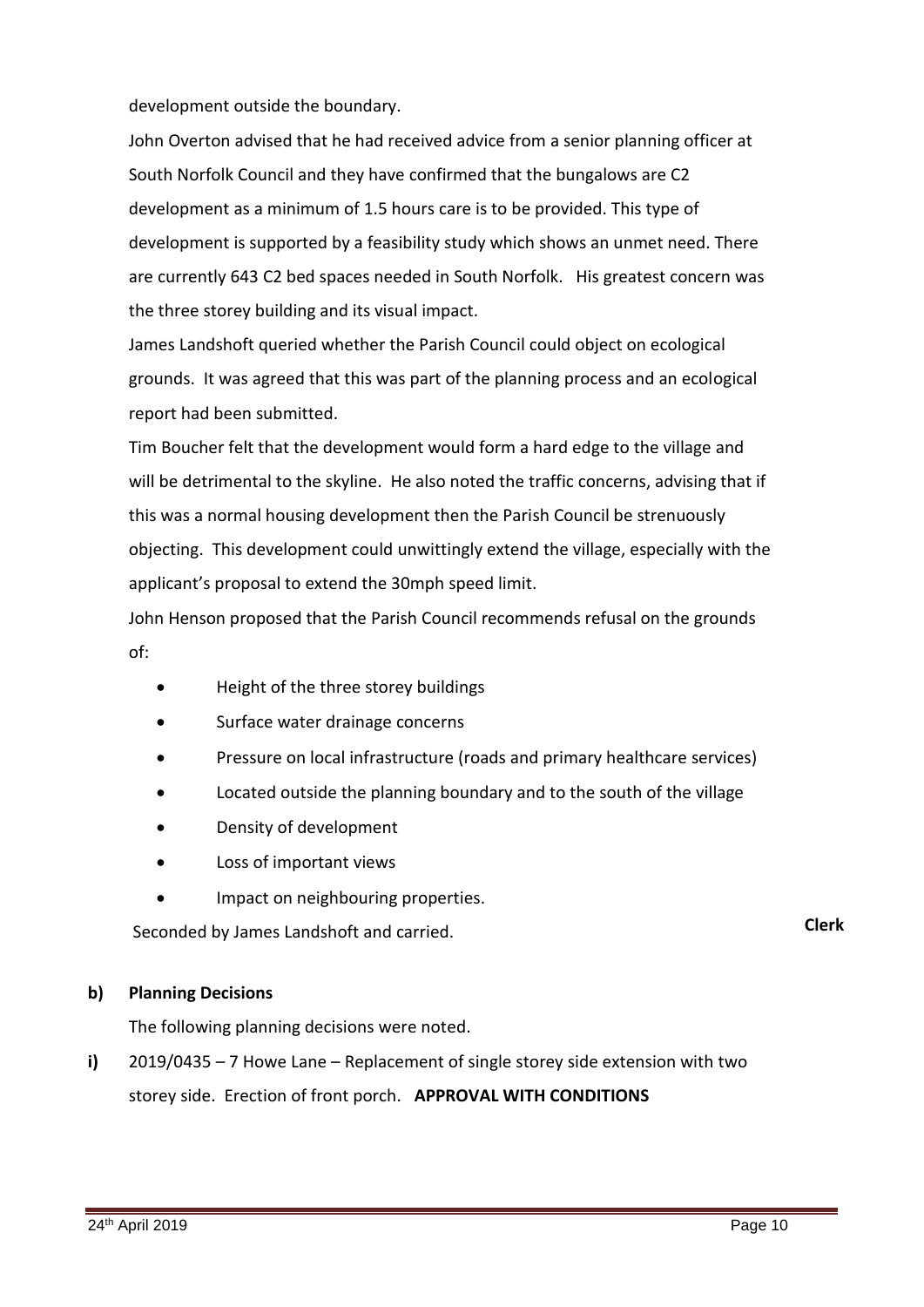#### **8. Correspondence and Consultations**

- **a)** To Consider Application for TPO - Land South of Hillside Chris Walker proposed that this application be **supported**, seconded by James Landshoft and carried.
- **b)** To Consider Replacement Tree Planting for Victory Avenue Further to the report from the Tree Warden under Public Participation, James Landshoft proposed that the Parish Council **accept** the offer to plant replacement trees on Victory Avenue, seconded by Chris Walker and carried.

### **c)**  To Consider Correspondence from Bergh Apton Conservation Trust Regarding Grant Application for B-Line in the Parish

The meeting was suspended to allow a representative from the Bergh Apton Conservation Trust to explain the grant application to the Watermills and Marshes Landscape Partnership and how support from the Parish Council for a pollinator corridor at the source of the River Chet would greatly assist the application. The Parish Council **agreed** that the proposals from the Bergh Apton Conservation Trust should be supported.

**Clerk**

#### **d)**  To Consider Correspondence Requesting More Pollinators

Correspondence was received requesting that the Parish Council plant more pollinators and does not use weedkiller. It was clarified that weedkiller was only used on hardstanding areas, and it was **agreed** that the Parish Council is already supporting more pollinators in the village as part of its support for the Bergh Apton Conservation Trust in proposing to install a pollinator corridor at the source of the Chet. **Clerk**

- **e)**  To Receive Correspondence from South Norfolk Council re: CIL Expenditure The Parish Council **noted** receipt of £99,538.11 in CIL payments from developments made between 28<sup>th</sup> October and 28<sup>th</sup> April.
- **f)**  To Consider Membership Correspondence from the Norfolk Association of Local Councils

Information and an invoice had been received for annual membership of the Norfolk Association of Local Councils at a cost of £681.58. It was noted that last year the Parish Council had subscribed to the Local Council Public Advisory Service at a cost of £100, however they had not been responding to the Clerk's queries and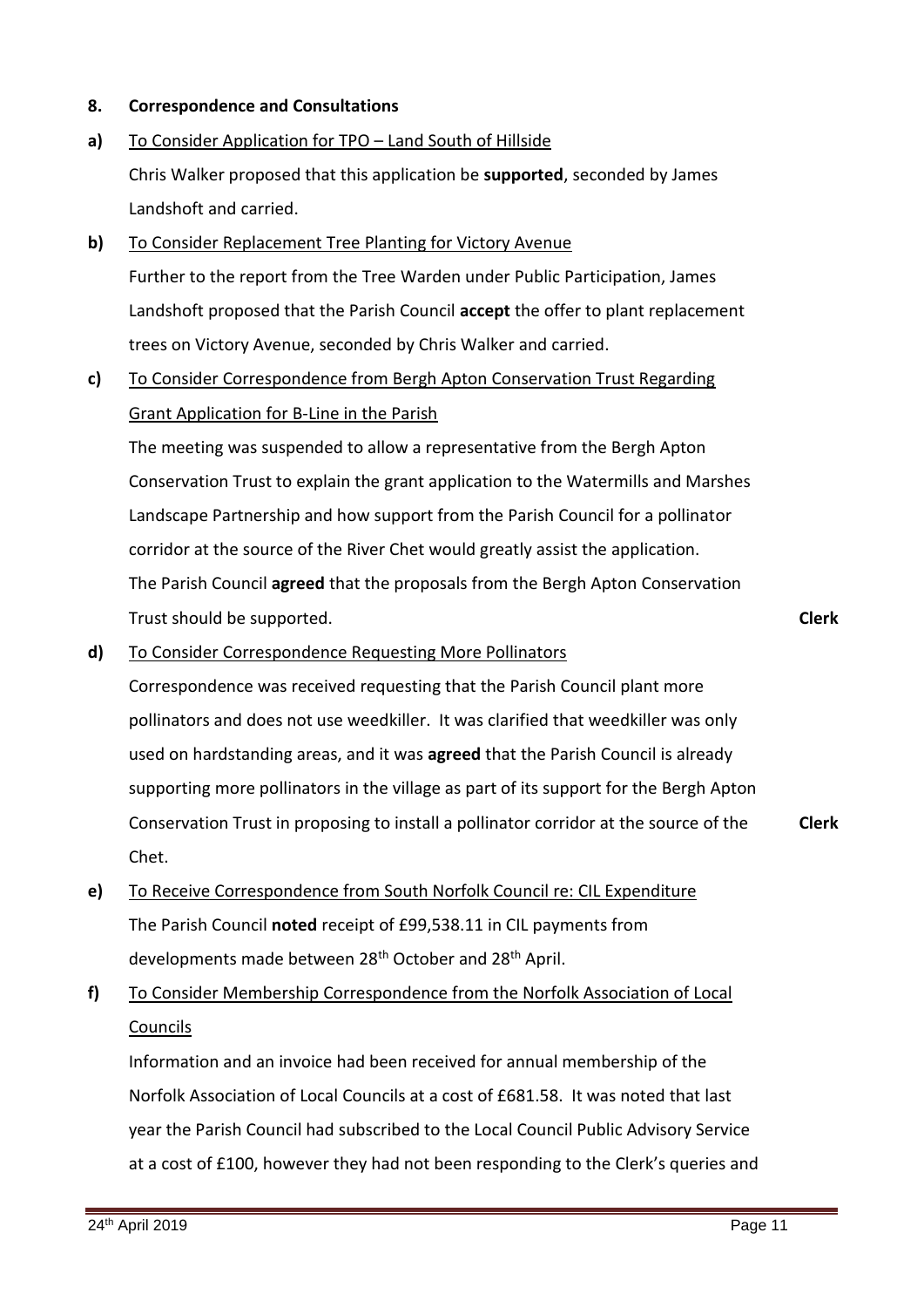their website was advertising out of date training courses. It was agreed to decline membership of the Norfolk Association of Local Councils and, as an alternative to access professional advice, to pay for the Clerk's membership of the SLCC (excluding ALCC membership) at a cost of £273. This was **agreed** after a proposal from John Henson and a second from David Hewer.

#### **9. Finance**

#### **a)** Receipts, Payments, and Bank Reconciliation

The receipts, payments and bank reconciliation for March 2019 were presented and **noted**.

### **b)** Accounts for Payment

It was **agreed** to pay the following accounts, following a proposal from John Henson and a second from Chris Walker.

| Payee                         | <b>Description</b>                        | <b>Amount</b> |
|-------------------------------|-------------------------------------------|---------------|
|                               | <b>Staff Salaries</b>                     | £6,083.95     |
| <b>HMRC</b>                   | <b>PAYE &amp; NIC</b>                     | £1,970.86     |
| <b>Norfolk Pension Fund</b>   | <b>Pension Contributions</b>              | £2,181.83     |
| ВT                            | Telephone & Broadband                     | £34.41        |
| Microshade                    | <b>Hosted IT</b>                          | £241.20       |
| <b>Norfolk Copiers</b>        | <b>Monthly Printing Fee</b>               | £92.58        |
| Norse                         | <b>ID Badge</b>                           | £5.40         |
| Ian Smith Group               | <b>Stationery and Stamps</b>              | £90.63        |
| <b>Total Gas and Power</b>    | Electricity (March)                       | £896.19       |
| <b>ESPO</b>                   | Gas                                       | £150.72       |
| World Pay                     | <b>Card Charges</b>                       | £0.20         |
| <b>Hugh Crane</b>             | <b>Cleaning Consumables</b>               | £310.78       |
| <b>Show-Sound Productions</b> | PA for Queen Tribute                      | £350.00       |
| <b>UK Debt Management</b>     | Loan Repayment                            | £4,356.63     |
| <b>Broadland Flooring</b>     | <b>Flooring in Gents</b>                  | £1,275.77     |
| <b>Total Gas and Power</b>    | Electricity (Nov - March)                 | £743.72       |
| Screwfix / Trade Uk           | <b>Smoke Alarms</b>                       | £24.99        |
| South Norfolk Council         | <b>Business Rates - Football Pavilion</b> | £110.88       |
| South Norfolk Council         | <b>Business Rates - Bowls Pavilion</b>    | £32.76        |
| <b>Nisbets</b>                | <b>Entrance Mats</b>                      | £79.16        |
| J and A Saunders              | <b>Window Cleaning</b>                    | £130.00       |
| Barclaycard                   | Bar stock, stationery, events             | £218.22       |
| <b>Spruce Landscapes</b>      | <b>Grounds Maintenance</b>                | £945.00       |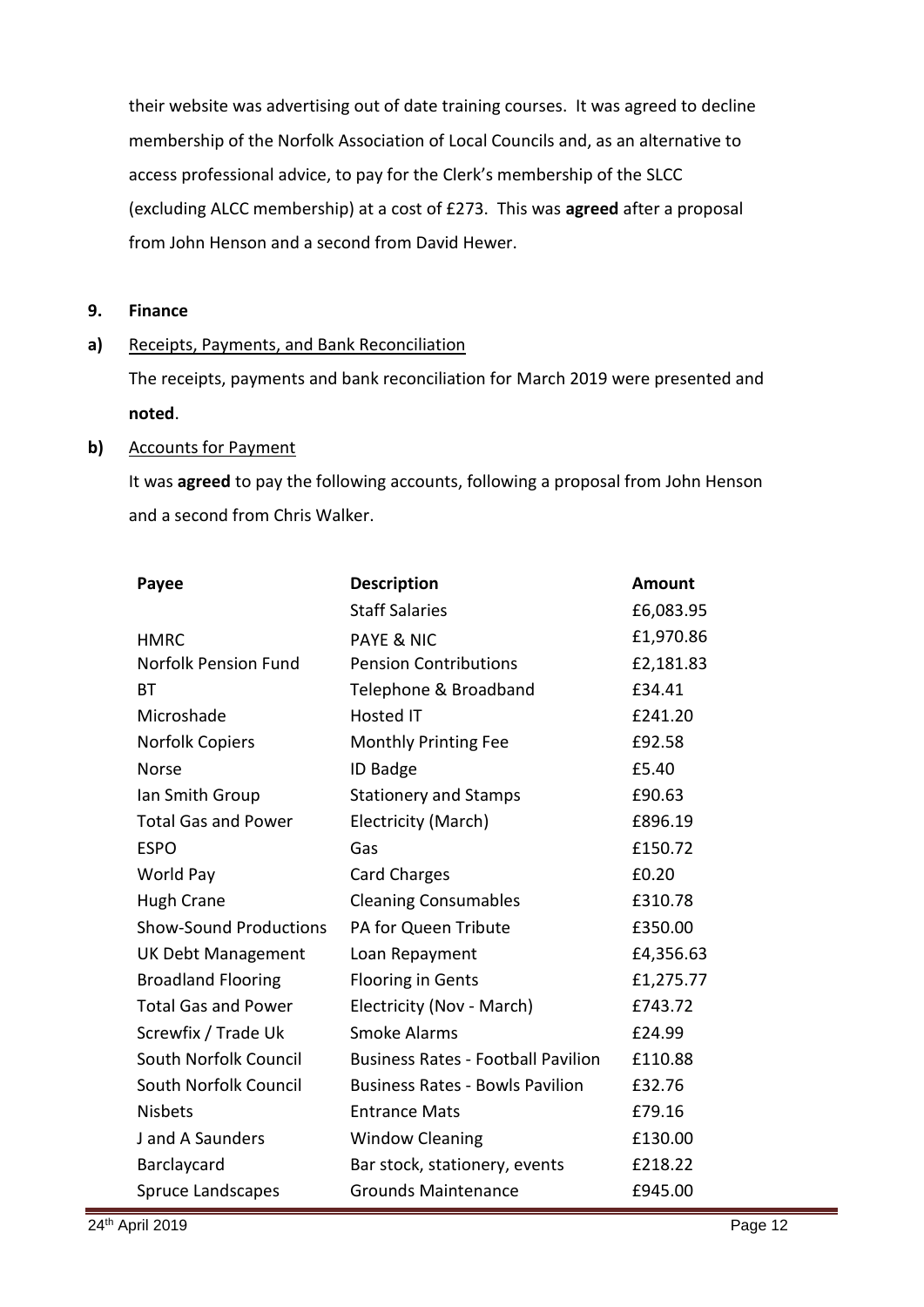|                            |                                   | <b>TOTAL:</b> | £22,287.87 |
|----------------------------|-----------------------------------|---------------|------------|
| Various                    | Ticket Refunds                    |               | £342.00    |
| R. McCarthy                | Petty Cash Top Up                 |               | £38.06     |
| <b>API Cleaning</b>        | Cleaning                          |               | £43.50     |
| T. Eagle                   | Six+ Group Support                |               | £74.39     |
| <b>Bin Dirty</b>           | <b>Bin Cleaning</b>               |               | £70.00     |
| <b>Norfolk Copiers</b>     | <b>Quarterly Rental of Copier</b> |               | £172.76    |
| <b>Total Gas and Power</b> | Electricity July-Aug 18           |               | £317.82    |
| Garden Guardian            | <b>Grounds Maintenance</b>        |               | £637.57    |
| Veolia                     | Waste Removal                     |               | £74.23     |
| Vortex                     | <b>Grounds Maintenance</b>        |               | £191.66    |

### To Receive Quarterly Budget Report

**c)**  It was **agreed** to defer this until the next meeting due to time constraints

### **10. Committees and Advisory Group Reports and Recommendations**

#### **a)** To Agree Poringland Neighbourhood Plan

John Henson introduced this item. All members had received a copy of the draft plan, which had been updated to account for the Regulation 14 consultation. Four typographical errors were noted for amendment. John Henson thanked John Overton for his support at South Norfolk Council,

particularly in relation to policy 1, a phased development in the village.

Trevor Spruce thanked John Henson, the Neighbourhood Plan committee, John

Overton, the Project Officer and the consultant for all their hard work to create the plan.

Chris Walker proposed that the plan, as amended, be **adopted** and submitted to South Norfolk Council, allowing the Neighbourhood Plan Steering Group to make any amendments to correct any further typographical errors. Seconded by David Hewer and carried. **Project Officer**

*John Joyce Left the Meeting* 

### **11. Policy Review**

**a)** To Review Data Protection Policy